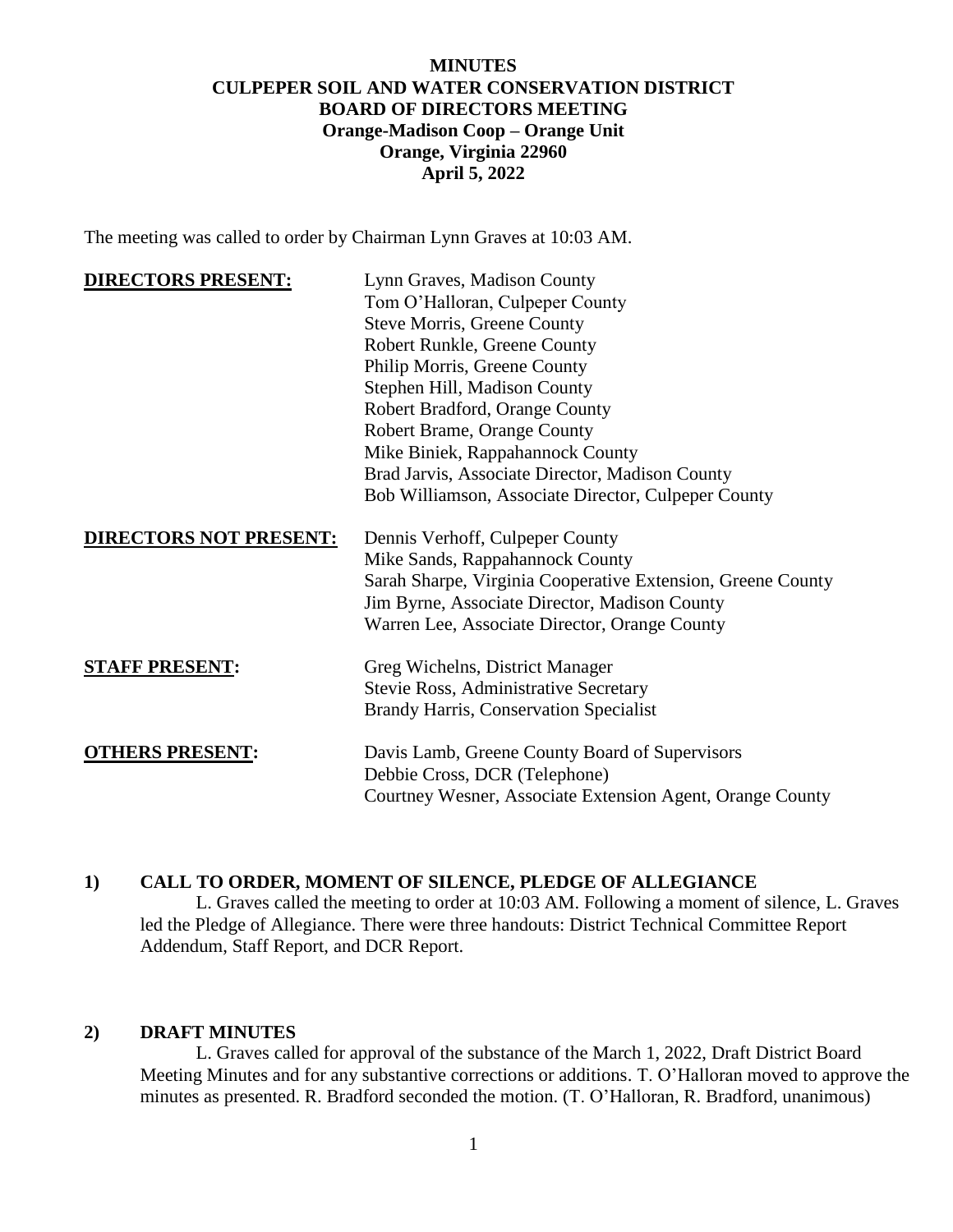## **3) AGENDA APPROVAL**

L. Graves called for Agenda approval. The Technical Committee Report was removed from the Consent Agenda and placed on the Agenda as 5.1 and the Education Committee Report was removed from the Consent Agenda and placed on the Agenda as 5.2. The Personnel Committee was added to the Agenda as a Closed Session as 5.3. T. O'Halloran moved to adopt the Agenda as modified. M. Biniek seconded the motion. (T. O'Halloran, M. Biniek, unanimous)

# **4) CONSENT AGENDA**

Consent Agenda adopted as modified.

OPERATIONS COMMITTEE REPORT TREASURER'S REPORT NRCS CONSERVATION PLANS Madison 211 Acres Forest Management Orange 109 Acres EQIP- Pasture and Hayland Planting for Cropland Conversion

# **5) ADDITIONS TO AGENDA**

# **5.1) TECHNICAL COMMITTEE REPORT**

G. Wichelns further discussed item number fifteen on the Technical Committee Report. The BMP called WP-2A (streambank stabilization) requires participants to hire an engineer to design the project in accordance with VACS specifications and to obtain a permit from USACE and possibly others. Over the past two years it has seemed these two issues have been a barrier reducing the number of signups for this practice. Potential applicants seem to not want to take on these responsibilities. G. Wichelns reached out to the District's current Term Contract engineering firm to see if they could be involved in doing such designs and permitting and proposes to include such engineering services in the next Term Contract RFP which will be released soon.

G. Wichelns invited Members of the Board to attend dam inspections that will be happening next week on April 13<sup>th</sup> and 14<sup>th</sup>. On Wednesday, April 13, 2022, members that wish to attend should come to Dam 1B in Madison County at 9:00 AM. On Thursday, April 14, 2022, members that wish to attend should come to the Culpeper SWCD Office in Culpeper County at 9:00 AM.

## **TECHNICAL COMMITTEE REPORT WITH ADDITIONS:**

#### **March 22, 2022 Technical Committee Meeting Minutes (Updated)**

Present: Robert Bradford, Chairman; Tom O'Halloran, Culpeper; Mike Sands, Rappahannock; Greg Wichelns, District Manager; Spencer Yager, Conservation Specialist; David Massie, Conservation Specialist; Amanda McCullen, Conservation Specialist; Kendall Dellinger, Conservation Specialist; Henny Calloway, Conservation Specialist

#### *Items in italics were added at the April 5, 2022 Board Meeting in Orange, Virginia*

1) The following BMP applicants have been approved by the Technical Committee for funding. All applications were thoroughly screened for compliance with Priority Recruitment Guidelines. All met at least two of the priority criteria.

| Practice               | und <sup>'</sup>                                                                  | Participant    | <b>⊃ontract</b>                    | Instance | ountv_          | Amount                            | m<br>$\cdot$<br>rax<br>redit |
|------------------------|-----------------------------------------------------------------------------------|----------------|------------------------------------|----------|-----------------|-----------------------------------|------------------------------|
| $-6W$<br><b>CCI-SL</b> | $\cap$<br>$\mathbf{v}$<br>2022<br>$\mathbf{v}$<br>$\Delta$<br>ᄾ<br>. . <i>. .</i> | Karer<br>Evans | 2-0296<br>$07 - 1$<br>$\sim$<br>-- | 17007    | <b>Culpeper</b> | $\sim$ 0.0 $\mu$<br>950<br>, Julu | 0.00                         |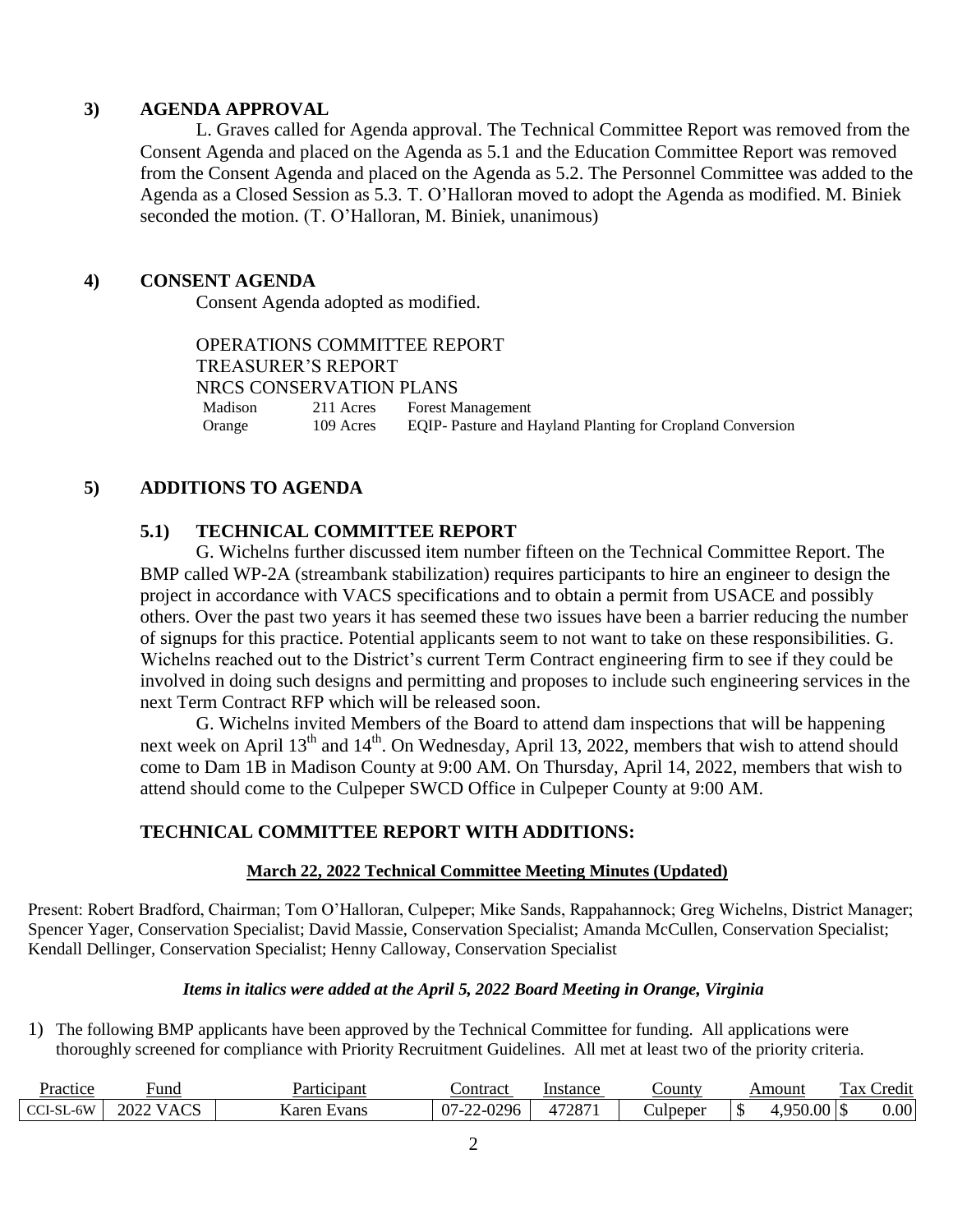| CCI-SL-6W    | <b>2022 VACS</b> | Robert Ellis                      | 07-22-0318 | 472802 | Culpeper     | \$            | 17,964.63 \$         | 0.00           |
|--------------|------------------|-----------------------------------|------------|--------|--------------|---------------|----------------------|----------------|
| CCI-SL-6W    | <b>2022 VACS</b> | <b>ECC</b> Stables                | 07-22-0331 | 473041 | Orange       | \$            | $14,178.50$ \$       | 0.00           |
| $FR-1$       | <b>2022 VACS</b> | <b>Andrew Haley</b>               | 07-22-0278 | 470410 | Rappahannock | \$            | 23,843.75 \$1,695.31 |                |
| $SL-1$       | <b>2022 VACS</b> | <b>James Darnell</b>              | 07-22-0327 | 474240 | Madison      | $\mathcal{S}$ | $7,250.00$ \\$       | 0.00           |
| $SL-1$       | <b>2022 VACS</b> | Gary Nixon                        | 07-22-0325 | 473227 | Madison      | $\mathcal{S}$ | 16,323.38 \$         | 0.00           |
| $SL-1$       | <b>2022 VACS</b> | Piedmont Grain & Cattle Inc.      | 07-22-0326 | 473229 | Madison      | \$            | $3,625.00$ \\$       | 0.00           |
| $SL-6N$      | <b>2022 VACS</b> | <b>SELWOB Farms LLC</b>           | 07-22-0294 | 470793 | Madison      | $\mathcal{S}$ | 5,993.00 \$          | 806.75         |
| SL-6W        | <b>2022 VACS</b> | Oak Hill LLC                      | 07-22-0317 | 472940 | Orange       | \$            | 95,880.00 \$         | 0.00           |
| SL-6W        | <b>2022 VACS</b> | Rocklands LLC                     | 07-22-0210 | 468204 | Orange       | \$            | $125,152.50$ \$      | $0.00\,$       |
| SL-6W        | <b>2022 VACS</b> | C. W. Properties Weaver           | 07-22-0299 | 471405 | Madison      | \$            | 43,107.60 $\vert \$  | 0.00           |
| SL-6W        | <b>2022 VACS</b> | William Lovelace                  | 07-22-0329 | 472327 | Madison      | $\mathcal{S}$ | 93,366.98 \$         | 0.00           |
| SL-6W        | <b>2022 VACS</b> | Lohr Farm                         | 07-22-0321 | 472793 | Madison      | \$            | 23,451.85 \$         | 0.00           |
| SL-6W        | <b>2022 VACS</b> | Lohr Farm                         | 07-22-0322 | 473201 | Madison      | \$            | 7,432.50 \$          | 0.00           |
| $SL-10$      | <b>2022 VACS</b> | Lohr Farm                         | 07-22-0321 | 473207 | Madison      | \$            | 2,1750.00 \$         | 0.00           |
| $SL-10$      | <b>2022 VACS</b> | Lohr Farm                         | 07-22-0322 | 473206 | Madison      | \$            | $375.00$ \$          | 0.00           |
| $SL-10$      | <b>2022 VACS</b> | William Lovelace                  | 07-22-0329 | 474083 | Madison      | \$            | $5,250.00$ \\$       | 0.00           |
| $NM-3C$      | 2022 VACS        | Herren Farms, LLC                 | 07-22-0333 | 474194 | Culpeper     | \$            | 1,710.00             | \$<br>0.00     |
| $NM-5P$      | 2022 VACS        | Herren Farms, LLC                 | 07-22-0334 | 474197 | Culpeper     | \$            | 2,560.00             | \$<br>0.00     |
| $NM-5N$      | 2022 VACS        | <b>Beauregard Farm LP</b>         | 07-22-0264 | 469997 | Culpeper     | \$            | 5,256.24             | \$<br>0.00     |
| $NM-5P$      | 2022 VACS        | <b>Beauregard Farm LP</b>         | 07-22-0264 | 469998 | Culpeper     | \$            | 9,321.92             | \$<br>0.00     |
| $NM-5P$      | 2022 VACS        | Beauregard Farm, Inc.             | 07-22-0265 | 469999 | Culpeper     | \$            | 2,782.00             | \$<br>0.00     |
| $NM-5N$      | 2022 VACS        | Beauregard Farm, Inc.             | 07-22-0265 | 470000 | Culpeper     | \$            | 1,813.60             | \$<br>0.00     |
| $NM-5P$      | 2022 VACS        | Brandy Rock Farm Inc.             | 07-22-0347 | 474358 | Culpeper     | \$            | 1,919.20             | \$<br>0.00     |
| $NM-5N$      | 2022 VACS        | Glenmary Farm LLC                 | 07-22-0335 | 474198 | Orange       | \$            | 11,846.64            | \$<br>0.00     |
| $NM-5N$      | 2022 VACS        | Glenmary Farm Holdings LLC        | 07-22-0336 | 474199 | Orange       | \$            | 17,424.80            | \$<br>0.00     |
| $NM-5N$      | 2022 VACS        | Tom Nixon                         | 07-22-0337 | 474200 | Orange       | \$            | 2,780.56             | \$<br>0.00     |
| $NM-5N$      | 2022 VACS        | Nixon Farms LLC                   | 07-22-0339 | 474205 | Orange       | \$            | 670.80               | \$<br>0.00     |
| $NM-5N$      | 2022 VACS        | Western View LLC                  | 07-22-0338 | 474202 | Orange       | \$            | 11,833.68            | \$<br>0.00     |
| $NM-5P$      | 2022 VACS        | Glenmary Farm LLC                 | 07-22-0341 | 474209 | Orange       | \$            | 7,961.04             | \$<br>0.00     |
| $NM-5P$      | 2022 VACS        | <b>Glenmary Farm Holdings LLC</b> | 07-22-0340 | 474208 | Orange       | \$            | 17,424.80            | \$<br>0.00     |
| $NM-5P$      | 2022 VACS        | Tom Nixon                         | 07-22-0342 | 474211 | Orange       | \$            | 1,913.44             | \$<br>0.00     |
| $NM-5P$      | <b>2022 VACS</b> | Nixon Farms LLC                   | 07-22-0339 | 474204 | Orange       | \$            | 670.80               | \$<br>0.00     |
| $NM-5P$      | 2022 VACS        | Western View LLC                  | 07-22-0343 | 474212 | Orange       | \$            | 5,420.16             | \$<br>$0.00\,$ |
| $SL-7$       | 2022 VACS        | Marilyn Scott                     | 07-22-0311 | 471893 | Culpeper     | \$            | 487.50               | \$121.88       |
| $SL-7$       | 2022 VACS        | Ron Burleson                      | 07-22-0312 | 470915 | Orange       | \$            | 8,390.00             | \$524.38       |
| $SL-10$      | 2022 VACS        | <b>Carolton Farms LLC</b>         | 07-22-0346 | 474353 | Orange       | \$            | 2,250.00             | \$<br>0.00     |
| <i>SL-10</i> | 2022 VACS        | J.R. & J.G. Goodwin LLC           | 07-22-0295 | 470828 | Orange       | \$            | 8,371.50             | \$<br>0.00     |
| $SL-10$      | 2022 VACS        | J.R. & J.G. Goodwin LLC           | 07-22-0295 | 470834 | Orange       | \$            | 281.25               | \$<br>0.00     |
| $WP-2N$      | 2022 VACS        | Marilyn Scott                     | 07-22-0311 | 470678 | Culpeper     | \$            | 3,717.00             | \$398.25       |

2) The following BMP participants have been approved by the Technical Committee for payment:

| Practice  | Fund             | Participant                | Contract   | Instance | <b>County</b> | Amount          | Tax Credit |
|-----------|------------------|----------------------------|------------|----------|---------------|-----------------|------------|
| $SL-6W$   | <b>2020 VACS</b> | Bruce Hegyi <sup>*</sup>   | 07-20-0335 | 383626   | Culpeper      | \$39,306.75     | 0.00       |
| $SL-6W$   | <b>2022 VACS</b> | Bruce Hegyi <sup>*</sup>   | 07-20-0335 | 383626   | Culpeper      | \$18,011.25     | \$1,597.75 |
| $SL-6W$   | <b>2021 VACS</b> | <b>Rive Enterprises</b>    | 07-21-0201 | 422202   | Madison       | \$29,932.50     | 0.00       |
| $SL-6W$   | <b>2022 VACS</b> | <b>Rive Enterprises</b>    | 07-21-0201 | 422202   | Madison       | 4,016.93<br>S   | \$2,045.73 |
| CCI-SL-6W | <b>2022 VACS</b> | Karen Evans                | 07-22-0296 | 472871   | Culpeper      | 4,950.00<br>S   | 0.00       |
| CCI-SL-6W | <b>2022 VACS</b> | Robert Ellis               | 07-22-0318 | 472802   | Culpeper      | 17,964.63<br>S. | 0.00       |
| CCI-SL-6W | <b>2022 VACS</b> | <b>ECC</b> Stables         | 07-22-0331 | 473041   | Orange        | 14,178.50       | 0.00       |
| $SL-6W$   | <b>2022 VACS</b> | Circle H Longhorns Ranch** | 07-22-0037 | 445751   | Rappahannock  | \$22,873.04     | \$697.72   |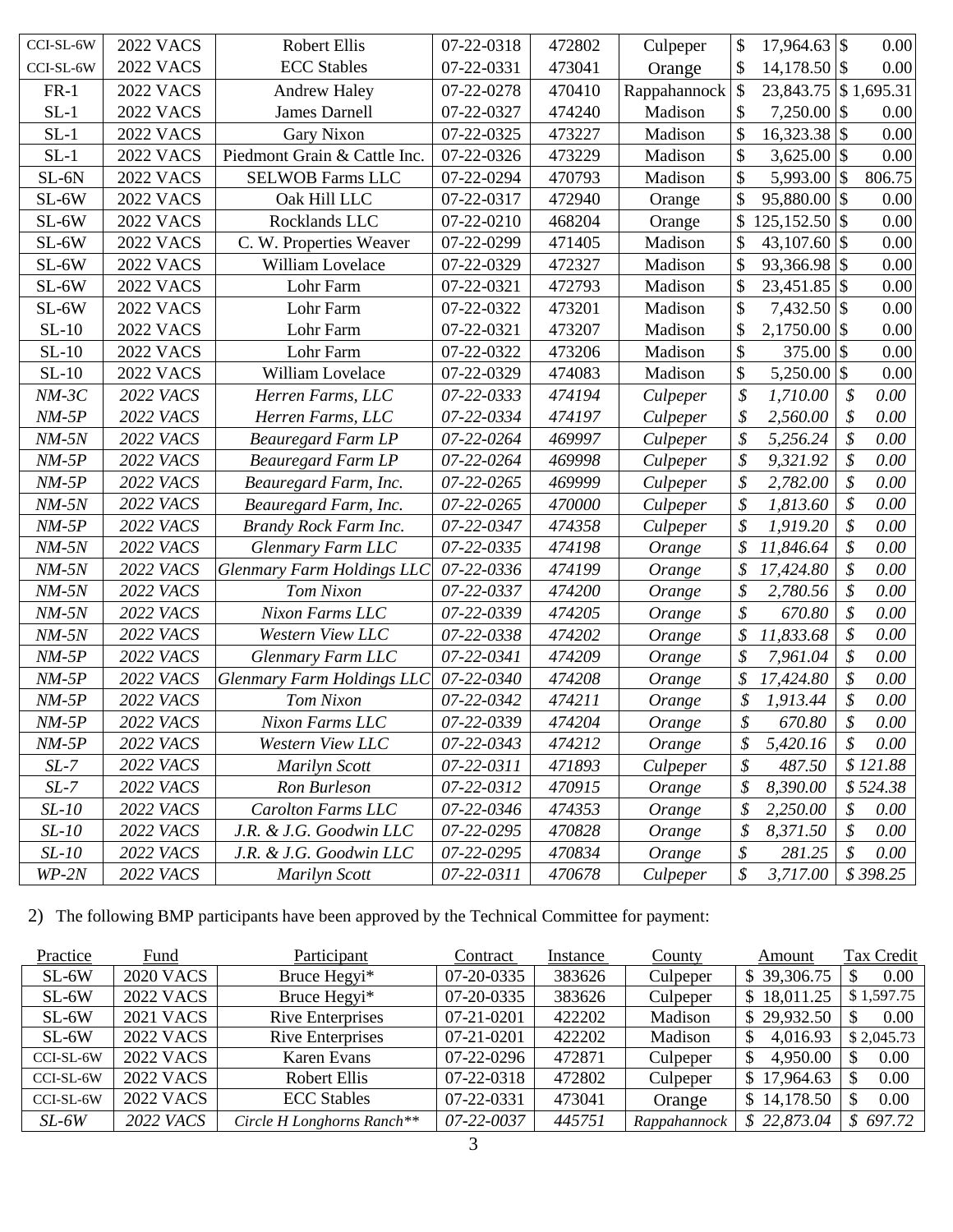| $SL-10$     | <b>2022 VACS</b> | Kelly Robson                   | 07-22-0095       | 463828 | Culpeper       | 1,662.00<br>S              | 0.00 |
|-------------|------------------|--------------------------------|------------------|--------|----------------|----------------------------|------|
| $SL-8B$     | <b>2022 VACS</b> | Kenneth Smith                  | $07-22-0156$     | 466514 | Culpeper       | 30,541.80<br>$\mathcal{S}$ | 0.00 |
| $SL-8H$     | <b>2022 VACS</b> | Roger Gough***                 | $07 - 22 - 0256$ | 469585 | <b>Madison</b> | 746.00<br>\$               | 0.00 |
| CCI-SL-6W   | <b>2022 VACS</b> | Robert Brockman                | 07-22-0279       | 470578 | <b>Madison</b> | \$13,587.50                | 0.00 |
| $CCI-SL-6N$ | 2022 VACS        | Robert Brockman                | 07-22-0279       | 470579 | <b>Madison</b> | 4,861.25<br>\$             | 0.00 |
| $SL-6W$     | 2022 VACS        | Robert Brockman                | $07 - 22 - 0155$ | 466468 | <b>Madison</b> | \$34,333.27                | 0.00 |
| $NM-5N$     | <b>2021 VACS</b> | Glenmary Farm Holdings LLC**** | 07-21-0113       | 420229 | Orange         | \$11,335.84                | 0.00 |
| $NM-5N$     | <b>2021 VACS</b> | Tom Nixon****                  | 07-21-0118       | 420234 | Orange         | 2,529.20<br>\$             | 0.00 |
| $NM-5N$     | <b>2021 VACS</b> | Glenmary Farm LLC****          | 07-21-0108       | 420224 | Orange         | 9,949.84<br>\$             | 0.00 |
| $NM-5N$     | <b>2021 VACS</b> | Western View LLC*****          | 07-21-0124       | 420241 | Orange         | 7,541.76<br>\$             | 0.00 |
| $NM-5P$     | <b>2021 VACS</b> | Glenmary Farm LLC              | 07-21-0109       | 420225 | Orange         | 737.60<br>\$               | 0.00 |
| $NM-5P$     | <b>2021 VACS</b> | Glenmary Farm Holdings LLC     | $07 - 21 - 0114$ | 420230 | Orange         | \$<br>143.20               | 0.00 |

\*Increase for additional stream exclusion fence and buffer acreage.

\*\*Increase for an additional water trough.

\*\*\*Increase for additional acreage.

\*\*\*\*Increase in acreage that N was applied due to soil test results.

3) The following BMP participants have been cancelled by the Technical Committee:

| Practice | Fund             | Participant      | .`ontract  | Instance | <u>`ounty</u> | Amount    | Tax Credit |
|----------|------------------|------------------|------------|----------|---------------|-----------|------------|
| $NM-5P$  | <b>2021 VACS</b> | Western View LLC | 07-21-0125 | 420242   | Jrange        | 12.719.20 | $0.00\,$   |
| $NM-5P$  | <b>2021 VACS</b> | Nixon Farms LLC  | 07-21-0121 | 420237   | Jrange        | 613.60    | $0.00\,$   |
| $NM-5P$  | 2021 VACS        | Tom Nixon        | 07-21-0119 | 420235   | Jrange        | 3,940.00  | $0.00\,$   |

4) The following Robinson River Residential applicants have been approved by the Technical Committee for funding:

| Practice | Fund     | Participant          | Contract         | Instance | County         | Amount     |
|----------|----------|----------------------|------------------|----------|----------------|------------|
| $RB-3M$  | DEQ16679 | David Schmechel      | 07-22-0316       | 472848   | Madison        | \$1,200.00 |
| $RB-1$   | DEQ16679 | <b>Scott Bennett</b> | 07-22-0138       | 473133   | Madison        | 175.00     |
| $RB-1$   | DEQ16679 | Donald Kilby         | 07-22-0320       | 473124   | Culpeper       | 175.00     |
| $RB-1$   | DEQ16679 | Laura Hughes         | 07-22-0319       | 473121   | Madison        | 175.00     |
| $RB-1$   | DE016679 | Charles Turner Jr.   | 07-22-0344       | 474246   | <b>Madison</b> | 175.00     |
| $RB-1$   | DE016679 | Daniel Barrale       | 07-22-0260       | 474251   | Madison        | 280.00     |
| $RB-1$   | DE016679 | Leslie Harris        | $07 - 22 - 0350$ | 474741   | Madison        | 175.00     |
| $RB-1$   | DE016679 | Carolyn Smithson     | 07-22-0351       | 474767   | Madison        | 175.00     |
| $RB-1$   | DE016679 | Elizabeth Smithson   | 07-22-0352       | 474774   | Madison        | 280.00     |
| $RB-1$   | DE016679 | <b>Bonita Burr</b>   | 07-22-0353       | 474776   | Madison        | 280.00     |
| $RB-1$   | DE016679 | Linda Farnham        | 07-22-0354       | 474777   | Madison        | 192.50     |
| $RB-3M$  | DE016679 | Constance Chamberlin | 07-22-0355       | 474781   | <b>Madison</b> | \$1,000.00 |

5) The following Upper York River Residential applicants have been approved by the Technical Committee for funding:

| Practice | Fund    | Participant     | Contract         | Instance | <b>County</b> | Amount     |
|----------|---------|-----------------|------------------|----------|---------------|------------|
| $RB-3M$  | PO16974 | Jeffrey Darnell | 07-22-0313       | 472842   | Orange        | \$1,200.00 |
| $RB-3M$  | PO16974 | Laura Loveday   | $07 - 22 - 0314$ | 472844   | Orange        | 1,000.00   |
| $RB-3M$  | PO16974 | Alice White     | 07-22-0328       | 474058   | Orange        | \$1,100.00 |
| $RB-3M$  | PO16974 | Cheryl Treakle  | $07 - 22 - 0345$ | 474249   | Orange        | \$1,000.00 |
| $RB-3M$  | PO16974 | Duane Green     | 07-22-0356       | 474782   | Orange        | 1,600.00   |

*6) The following Upper Rapidan River Residential applicants have been approved by the Technical Committee for funding:* 

| Practice    | und•        | 'artıcıpant                            | Sontract                                                        | Instance                                | $_{\sim}$ ount $^{\sim}$ | Amount      |
|-------------|-------------|----------------------------------------|-----------------------------------------------------------------|-----------------------------------------|--------------------------|-------------|
| $RB-$<br>3M | 17083<br>DΛ | $\sim$<br>$\mathcal{L}$ hristy<br>sene | $\bigcap$<br>∩ −<br>$\overline{\phantom{0}}$<br>--<br>--<br>ັບມ | 171783<br>$\mathbf{O}_{\boldsymbol{S}}$ | <i><b>Jrange</b></i>     | 000.00<br>m |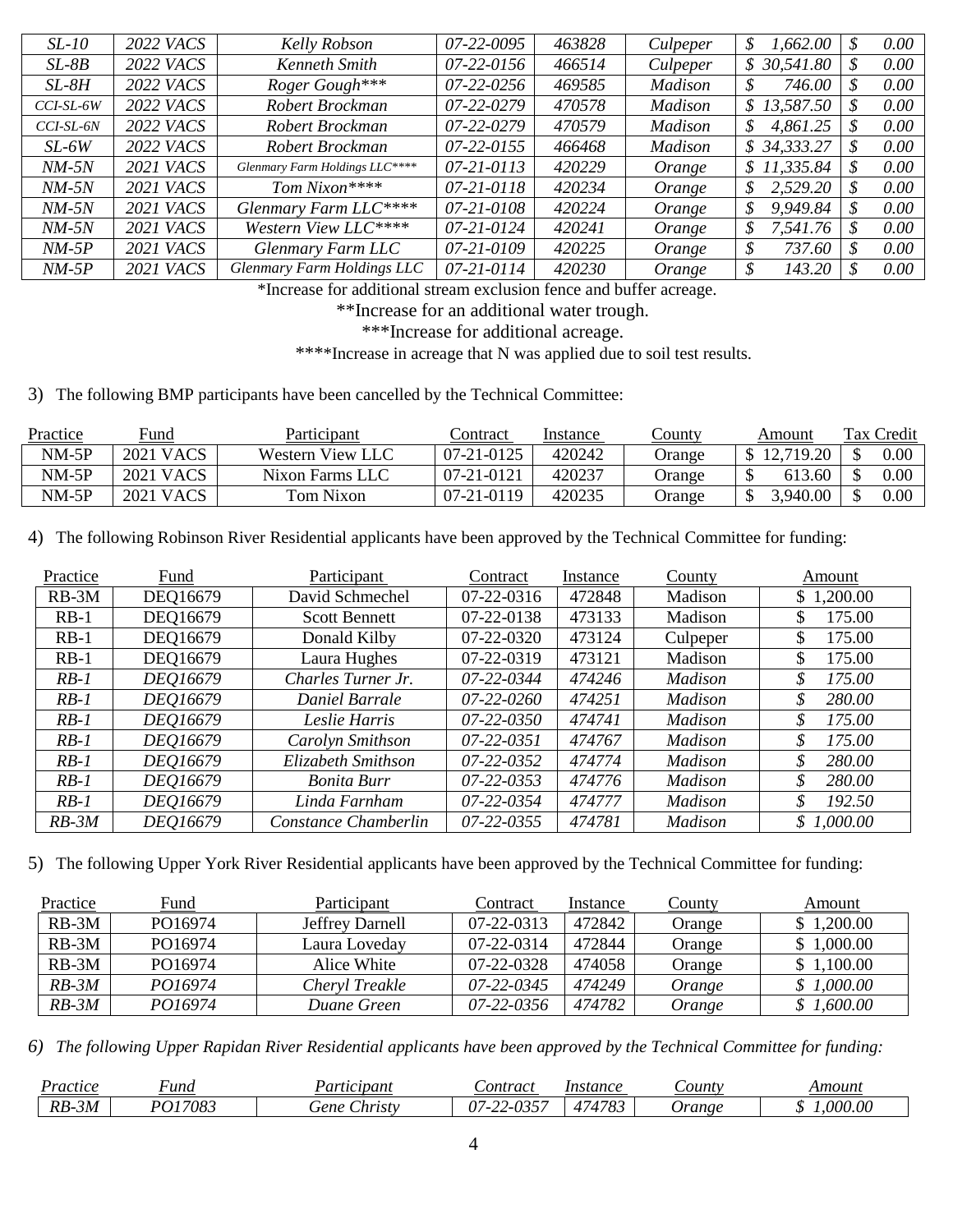| $\overline{\phantom{0}}$<br>$  -$<br>$RB-$<br>7083<br>$\cdot$ 3M<br>$M \alpha n$<br>.<br>Weeks<br>Vandı. | റാറ<br>$\sim$<br>ر ـ ر ۱ | 1786<br>$\overline{\phantom{0}}$<br>. | <i><b>Jrange</b></i> | 2.200.00 |
|----------------------------------------------------------------------------------------------------------|--------------------------|---------------------------------------|----------------------|----------|
|----------------------------------------------------------------------------------------------------------|--------------------------|---------------------------------------|----------------------|----------|

7) The following Robinson River Residential participants have been approved by the Technical Committee for payment:

| Practice | Fund     | Participant               | Contract   | Instance | County         | Amount   |
|----------|----------|---------------------------|------------|----------|----------------|----------|
| $RB-1$   | DEQ16679 | <b>Scott Bennett</b>      | 07-22-0138 | 473133   | Madison        | \$175.00 |
| $RB-1$   | DEQ16679 | <b>Christine Stephens</b> | 07-22-0293 | 470792   | Madison        | \$210.00 |
| $RB-1$   | DE016679 | William Nicholson         | 07-22-0249 | 470073   | <i>Madison</i> | \$175.00 |
| $RB-1$   | DE016679 | William Nicholson         | 07-22-0249 | 471894   | Madison        | \$175.00 |
| $RB-1$   | DEQ16679 | Daniel Barrale            | 07-22-0260 | 474251   | Madison        | 280.00   |

8) The following Upper York River Residential participant has been approved by the Technical Committee for payment:

| Practice | ∺una                   | articipant<br>$\overline{\phantom{a}}$ | ∟ontract                                                               | Instance       | County | Amoun       |
|----------|------------------------|----------------------------------------|------------------------------------------------------------------------|----------------|--------|-------------|
| $RB-4$   | $\sim$<br>DO 1<br>.164 | Norma<br>$P_{\rm \Delta} r r$          | $\sim$<br>$\sim$ $\sim$<br>∼<br>$\sim$<br>אי<br>$\sqrt{2}$<br>◡▱◡<br>∸ | 70121<br>1.1.1 | Orange | .00.00<br>. |

9) The following Residential applicants have been canceled by the Technical Committee:

| Practice | Fund           | Participant          | Contract         | Instance | <u>County</u>  | Amount       |
|----------|----------------|----------------------|------------------|----------|----------------|--------------|
| $RB-3M$  | DEQ16679       | <b>Scott Bennett</b> | $07-22-0138$     | 465923   | Madison        | \$1,000.00   |
| $RB-3M$  | DE016679       | Daniel Barrale       | 07-22-0260       | 469644   | <i>Madison</i> | \$1,600.00   |
| $RB-1$   | WOIF           | Constance Chamberlin | $07 - 17 - 0220$ | 265967   | <i>Madison</i> | <i>22.50</i> |
| $RB-3M$  | <i>PO17083</i> | Wanda Weeks          | 07-22-0239       | 468989   | Orange         | \$1,100.00   |
| $RB-3M$  | PO16974        | Mary Herring         | 07-21-0309       | 431954   | Orange         | \$1,100.00   |

10) The District Manager gave an update on the dams:

- a. The District received an increase in funding for Beautiful Run 2A's wave berm. The District has \$140,000 available for this project.
- b. The Technical Committee received two bids for the removal of down trees at several watershed flood control dams in Madison County. The bid was awarded to John Anderson at \$6,700 as the low bid.
- 11) The Technical Committee continues to delegate the authority to the District Manager to sign BMP contracts on behalf of the Board of Directors on an as needed basis.
- 12) The Technical Committees discussed the Whole Farm Approach Cropland Project and decided to decline participation. It was determined to have no benefit to our producers and would be better suited to the coastal plain.
- 13) The Technical Committee briefly discussed adjusting the FY22 Program Year Average Cost List but decided it would be best to address any changes when preparing for the FY23 Program Year.
- 14) Technical Staff is planning for a Culpeper County Grazing Field Day in June 2022.
- 15) The District Manager reported on his preliminary preparations for a new TMDL grant for Culpeper County. He suggested the Technical Committee support the District entering into a term contract for engineering services for streambank stabilization (WP-2A Cost Share BMP). The term contract would not include any funds from the District. Individual applicants would need to sign a contract with the engineer (he is researching this further). More will be discussed next month.

R. Bradford moved to approve the Technical Committee Report without any further discussion. T. O'Halloran seconded the motion. (R. Bradford, T. O'Halloran, unanimous)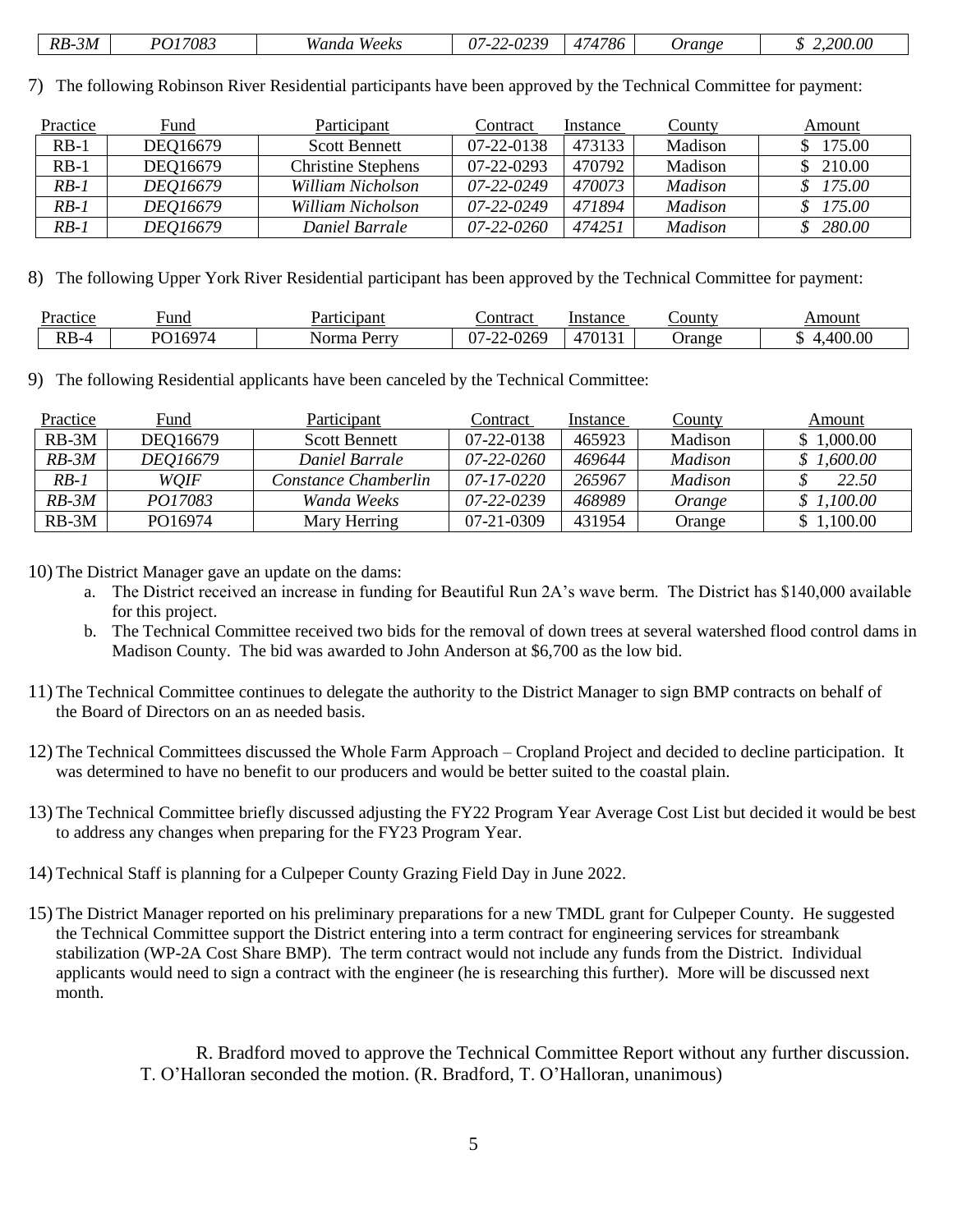#### **5.2) EDUCATION COMMITTEE REPORT**

L. Graves recommended to allow the Education Committee to approve scholarships on behalf of the Board.

R. Brame moved to approve the recommendation and the Education Committee Report without further discussion. R. Bradford seconded the motion. (R. Brame, R. Bradford, unanimous)

#### **5.3) CLOSED SESSION: PERSONNEL PERFORMANCE MATTERS AND LITIGATION**

R. Runkle moved that the Board go into Closed Session at 10:17 A.M. as provided for in the Code of Virginia Section 2.2-3711(A) (1) and to discuss personnel performance matters and Code of Virginia Section 2.2-3711(A) (7) to discuss current litigation. The Associate Directors and the District Manager were invited to attend. R. Bradford seconded the motion. (R. Runkle, R. Bradford unanimous)

Following the return from Closed Session, R. Runkle moved to reconvene at 10:31 A.M. (unanimous). Pursuant to the Code of Virginia Section 2.2-.3712. (D), "I move that the Board certify that to the best of the Board's knowledge only matters lawfully exempted and as identified in the motion by which the Closed Session was convened were heard or discussed by this Board". R. Bradford seconded the motion. (R. Runkle, R. Bradford, unanimous)

R. Runkle moved to accept the recommendations from the Personnel Committee. R. Brame seconded the motion. (R. Runkle, R. Brame, unanimous)

### **6) DIRECTOR REPORTS**

S. Morris called upon G. Wichelns and others to recap a grant proposal in Greene County that is calling on support letters to create walking/biking trails and auxiliary roads throughout the County. S. Morris suggests waiting for more information before deciding whether or not to be in support. Greene County Directors concurred.

T. O'Halloran attended the Rappahannock River Basin Meeting and reported on conversations of Forest Carbon Markets. He let the Board know that the Virginia Department of Forestry and Virginia Tech will be putting on a Forest Carbon Market Program in Staunton on June 1, 2022. The cost to attend is \$30. He sent information to the District's Administrative Secretary to have available for those who are interested in attending.

B. Jarvis shared that the Carver Center is hosting about two-three events per month right now covering several topics. The Solar Power Pump Demo for Livestock Water will be April 7-8. The Beef Expo will be April 13-16. The Realtor Program will be on April  $20<sup>th</sup>$  at PVCC in Greene County. B. Jarvis also shared that a Special Use Meat Processing Plant is being reviewed for approval.

S. Hill reported on the Virginia Soil and Water Conservation Board Meeting on March 23<sup>rd</sup>. G. Wichelns was also in attendance. S. Hill met the new DCR Director, Matthew Wells, as well as James Martin, Soil and Water Division Director, previously from DEQ. He shared that a Virginia District was facing issues after discoveries from an audit and that the Board approved seven dam repair projects in Virginia, three of which belong to Culpeper.

#### **7) STAFF REPORTS**

G. Wichelns announced that the District's Strategic Planning Survey is now live and will remain open until the end of May. District staff will be inviting certain participants to take the survey and the local papers will be running articles periodically until the survey closes. Upon the end of the survey, data will be compiled and then presented in June Committee Meetings. G. Wichelns reported that he